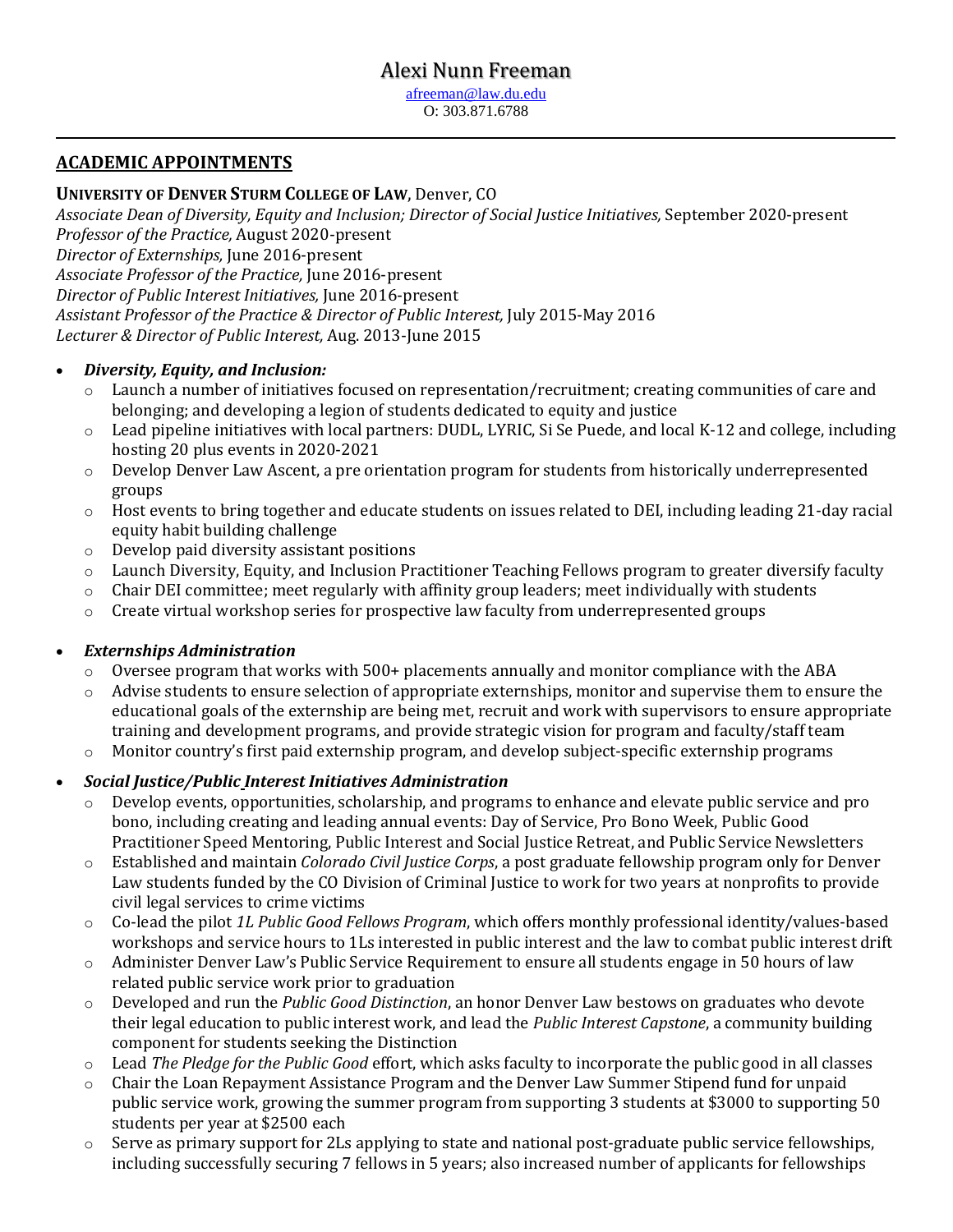### *Teaching*

- o Externship Seminars: *Lawyering in the Criminal Justice System; Nonprofit Externships; Lawyering in the Public Sector; Lawyering for Social Justice; Racial, Social, and Economic Justice; Women and the Workforce; Managing Stress and Maintaining Balance; Semester in Practice*
- o Other Seminars: *Critical Race Reading Seminar* (collaborative co-teaching model); *Movement Lawyering for Social Justice: Skills Workshop* (weekend immersion course developed and co-taught with adjunct professor); *Public Interest Capstone* (0 credit, non-graded opportunity developed for graduating students who have a focus on public interest law to provide insight on public interest careers); *Social Change Lawyering* (public interest lawyering survey course); *Lawyering for Racial Justice* (immersive theory and practical course)
- o Other Experiential Teaching: *Movement Lawyering Lab* (developed and co-taught with professor and organizer; includes overseeing student support to community-based projects/campaigns across the couuntry); *Youth Rights Workshop* (run with nonprofit LYRIC to teach students to deliver know your rights training to youth)

# *Awards*

- o 2020-2021 Student Bar Association Faculty/Staff Mentorship Award (voted by student body)
- $\circ$  2020-2021 Student Bar Association Outstanding Administrator Award (voted by student body)
- $\circ$  2019-2020 Student Bar Association Faculty/Staff Mentorship Award (voted by student body)
- o 2019 Robert B. Yegge Excellence in Teaching Award
- o 2019 University Faculty Career Champion for All Graduate Students (based on student submissions for all faculty across university graduate departments) - University of Denver Career Services
- o 2019 Inclusiveness @ Work, Individual Award Center for Legal Inclusiveness
- o 2018-2019 X-ITE Innovation Fellow
- $\circ$  2018-2019 Student Bar Association Outstanding Faculty Award (voted by student body)
- o 2018-2019 Student Bar Association Faculty/Staff Mentorship Award (voted by student body)
- $\circ$  2017-2018 Student Bar Association Outstanding Faculty Award (voted by student body)
- o 2017-2018 Denver Law Faculty Career Champion University of Denver Career Services
- o 2016 IRISE Faculty Research Grant Awardee
- $\circ$  2016-2017 Student Bar Association Faculty/Staff Mentorship Award (voted by student body)
- o 2016-2017 Denver Law Faculty Career Champion University of Denver Career Services
- o 2015-2016 Student Bar Association Faculty/Staff Mentorship Award (voted by student body)
- $\circ$  2015-2016 Student Bar Association Outstanding Administrator Award (voted by student body)
- o 2014-2015 Student Bar Association Faculty/Staff Mentorship Award (voted by student body)

# *Service*

- o 2021-present DU Black Community Advisory Board; Black Community Steering Committee
- o 2020-present Denver Law Admissions Committee, ex-officio Member
- o 2020-present Denver Law Appointments Committee, ex-officio Member
- o 2020-present DU Diversity, Equity, and Inclusion University-wide Steering Committee (selected by university DEI dean)
- o 2020-present Denver Law Diversity, Equity, and Inclusion Committee, Chair
- o 2020-2021 University Opportunity and Strategy Task Force (selected by Chancellor)
- o 2019-present Student Affairs Student Awards Committee, Member
- o 2019-2020 Faculty Executive Committee, Alternate Fall '19/Permanent Spring '20 (voted by faculty)
- o 2019-2020 Denver Law Alumni Council, Faculty Representative (one of two selected by the Dean)
- o 2019-2020 & 2018-2019 Admissions Committee, Member
- o 2019-2020 University Faculty Career Champion Award Selection Committee, Member
- o 2019-2020 Evaluation and Compensation Committee, Member
- o 2019-present Denver Law Chapter of the American Constitution Society, Faculty Advisor
- o 2018-present Alternative Spring Break, Faculty Advisor
- $\degree$  2017-2018 Appointments Committee, Member (secured four new faculty hires)
- $\circ$  2014-present Loan Repayment Assistance Program, Committee Chair (oversee awards for alumni working in the public sector)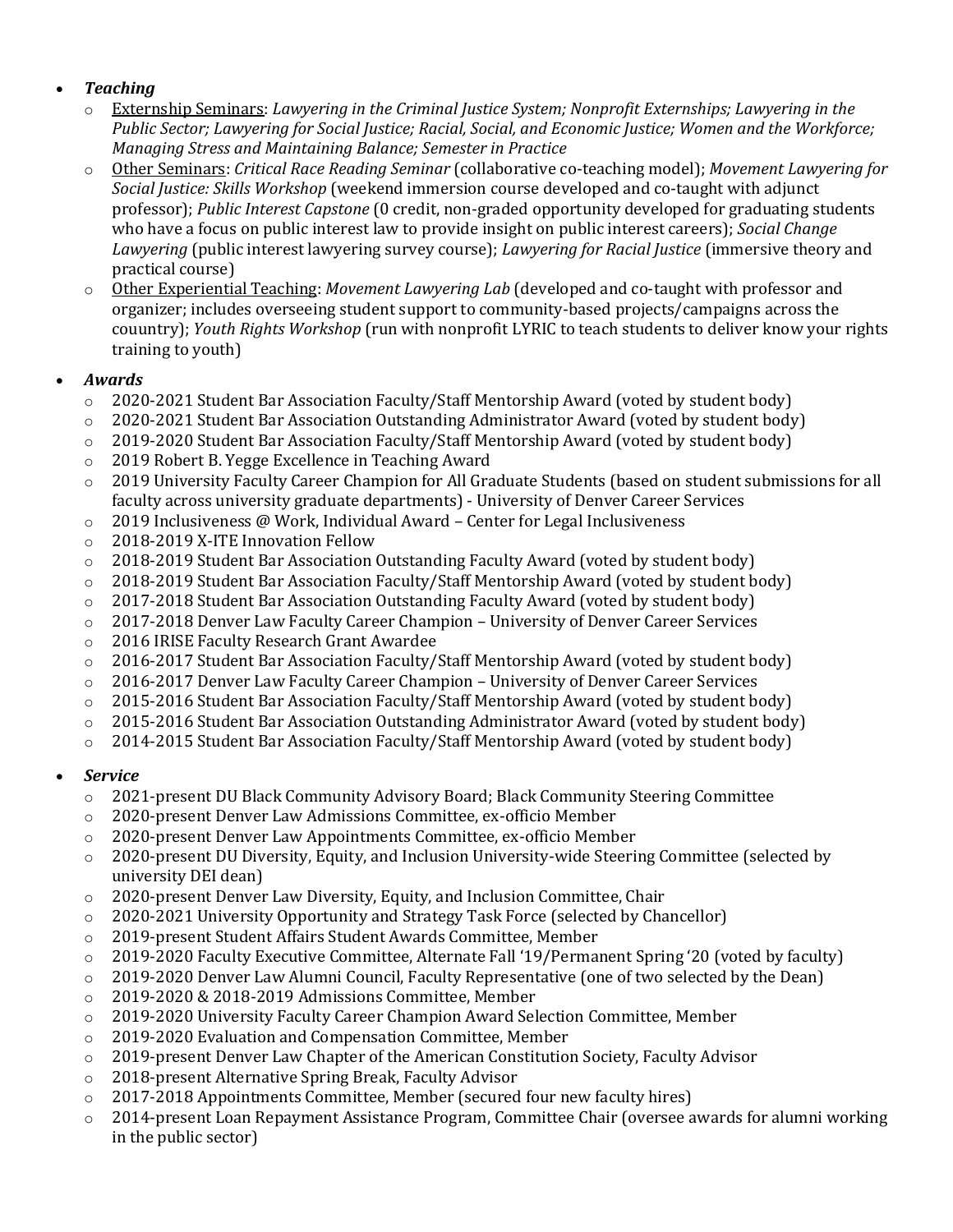- o 2014-present Chancellor's Scholars, Selection Committee Member (select students for scholarship based on demonstrated commitment to public service and academic excellence)
- o 2014-present Chancellor's Scholars, Faculty Advisor
- o 2014-present Public Interest Law Group, Faculty Advisor
- o 2014-present Rocky Mountain Collective on Race, Place and Law, Member
- o 2014-2016; 2020-2021 Modern Learning Committee Member

# **SCHOLARSHIP/SELECTED PUBLICATIONS**

- *Academic*
	- o *Laying the Framework for Transformative Change: What Law Schools Can Do Now to Promote Anti-Racism,*  (with Erika Sisneros Kelley), Rutgers Race and the Law Review (forthcoming Fall 2021).
	- o *Yes, You Can Learn Movement Lawyering in Law School: Highlights from the Movement Lawyering Lab at Denver Law* (with Lindsey Webb), Howard Human and Civil Rights Law Review (Winter 2021).
	- o *Don't Hire Me as A Token: Best Practices for Recruiting and Supporting Diverse Externs,* South Carolina Law Review (Winter 2021)
	- o Navigating the New Normal: Best Practices for Supervising Law Students Remotely, NALP Bulletin (with Kristen Hulse), (December 2020).
	- o *Uniting the Heads, Hands, and Heart: How Specialty Externships Can Combat Public Interest Drift* (with Katherine Steefel), 25 (2) Clinical Law Review 325 (2019).
	- o *Positive Disruption: Addressing Race in a Time of Social Change Through a Team-Taught, Reflection-Based, Outward-Looking Law School Seminar* (with Lindsey Webb), University of Pennsylvania Journal of Law and Social Change (Spring 2018).
	- o *From Symposium to Action: Five Ways for Law Schools to Bridge the Gap Between Students & Marginalized Communities,* 94(1) Denver Law Review (Spring 2017).
	- o *It's About Power, Not Policy: Movement Lawyering for Large-Scale Social Change* (with Jim Freeman), 23(1) Clinical Law Review 147 (Fall 2016).
	- o *The Pledge for the Public Good: A Student-Led Initiative to Incorporate Morality and Justice in Every Classroom* (with Katherine Steefel), 22(2) Washington and Lee Journal of Civil Rights and Social Justice, Spring 2016.
	- o *Teaching for Change: How the Legal Academy Can Prepare the Next Generation of Social Justice Movement Lawyers,* 59(1) Howard Law Journal, Fall 2015.
	- o *Classes, Crimes, Color, and the Power of Community Resistance,* in Race and the American Education System, Ed. Dr. Lillian Drakeford, Praeger Publishing, July 2015.

# *Advocacy/Other*

- o *Pro Bono, Public Interest and More: A Look at a Student-Led Initiative to Elevate the Public Good at Denver Law* (with Katherine Steefel), The Docket, the magazine of the Denver Bar Association, 2016.
- o *Public Service at Denver Law*, The Colorado Lawyer, 2014.
- o *Getting Your Hands Dirty: New School Legal Education*, The Docket, the magazine of the Denver Bar Association, 2014.
- o *The Rental Assistance Demonstration Project: A Health Impact Assessment* (co-author), March 2012.
- o *Florida Students Caught in the School-to-Prison Pipeline* (co-producer of video), March 2012.
- o *Taking Back our Classrooms: The United Struggle of Teachers, Students, and Parents Against High-Stakes Testing in North Carolina* (co-author), February 2012.
- o *Telling It Like It Is: Youth Speak Out on the School-to-Prison Pipeline* (co-author), August 2011.
- o *Dictators Over Communities of Color: Coming to A Town Near You* (co-producer of video), September 2011.
- o *Still Haven't Shut off the School-to-Prison Pipeline: Evaluating the Impact of Florida's New Zero Tolerance Law* (co-author), March 2011.
- o *We Call These Projects Home: Solving the Housing Crisis from the Ground Up* (co-author), May 2010.

# **SELECTED PRESENTATIONS**

- o 2021 CLEA Teaching Justice Series, "*Teaching Justice and Equity Through Externships,"* (invited presenter), Dec. 7, 2021.
- o Denver Law DEI Office, *Returning to Work with a DEI Lens,* Nov. 15, 2021.
- o Iliff School of Theology and The Institute for Religion Politics and Culture, "*Critical Race Theory,"* (invited panelist), Nov. 4, 2021.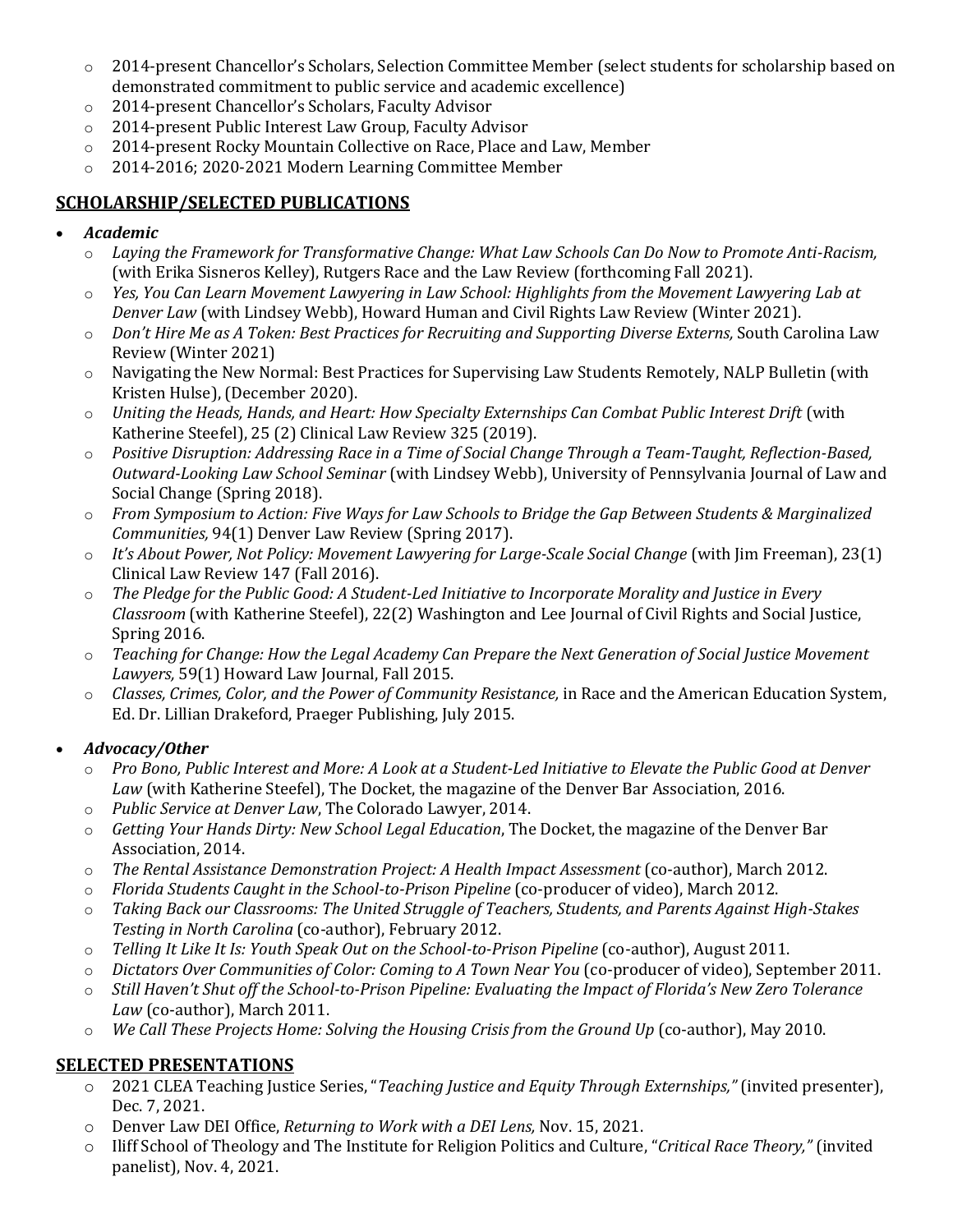- o Faculty of Federal Advocates, "*The Value of Externships,"* (invited panelist), Sept. 23, 2021.
- o Colorado Lawyers Committee Young Lawyers Division 2021 Racial Justice Summit, "*A Primer on Racial Justice,"* (invited keynote), Sept. 8, 2021.
- o 2021 CLEA New Clinicians Conference, "*Racial Justice in the Classroom and in Practice*," (invited plenary panelist), May 18, 2021.
- o 2021 AALS Clinical Conference, "*Are We (Almost) There Yet? Clinical Programs and the Academy as Anti-Racist Institutions,"* (invited plenary panelist), April 30, 2021.
- o DU Office of Diversity, Equity and Inclusion, "*Remarks on the Chauvin Trial"* (invited panelist); April 22, 2021.
- o American Constitution Society, "*Pathways to Clinical Teaching,"* (invited co-panelist), April 7, 2021.
- o 2021 NALP Annual Education Conference, "*Supervising Law Students Virtually – Keys to Success,*" (copanelist), March 25, 2021.
- o 2021 Ms. JD Annual Conference, "*Discussion on Social Justice*," March 12, 2021.
- o DU Civil Rights Summit, "*Closing Keynote,"* (invited keynote), March 5, 2021.
- o Fireside Chat with Colorado Attorney General, (invited keynote), February 26, 2021.
- o DU Continuing Legal Education Program, "*About Race*," (co-panelist), February 25, 2021.
- o CU/DU Public Interest Career Fair, "*Diversity and Judicial Keynote,"* (invited moderator), February 18, 2021.
- o ABA Center for Pro Bono, *Supervising Remote Interns*, (invited co-panelist), January 11, 2021.
- o AALS 2021 Conference, "*Calling Out and Leaning In to Racial and Class Inequities in Experiential Learning Opportunities*," (invited panelist), January 6, 2021.
- o Denver Law Clinical Fellows Teaching Group, *"Microaggressions Faced by Faculty,"* (invited guest lecturer), December 14, 2020.
- o Legal Writing Institute One-Day Workshop-California Western School of Law, "*Movement Lawyering: Virtual Experiential Learning in Service of Grassroots Organizations"* (with Lindsey Webb)*,* December 9, 2020.
- o Center for Legal Inclusiveness, *"Just Listen: Storytelling Series,"* (invited presenter), October 28, 2020.
- o Denver Law Civil Rights Clinic, *"Microaggressions and Bias,"* (invited guest lecturer), October 28, 2020.
- o Externships 10 Conference, *"Social Justice Affinity Group,* (invited facilitator), October 22, 2020.
- o Externships 10 Conference, *Toward an Anti-Racist Future,* (invited plenary panelist), October 21, 2020.
- o Externships 10 Conference, *"Promoting Inclusive Externship Environments: Strategies for Supporting Historically Marginalized Students in the Field",* (co-panelist), October 21, 2020.
- o ACLU-CO Board Presentation, *"A Culture of Belonging,"* October 21, 2020.
- o Law School Yes We Can, "*Social Justice Panel"* (invited moderator), October 7, 2020.
- o Denver Law, "*Critical Race Theory & White Privilege: Origins, Definitions, & Current Realities*," (co-panelist), September 11, 2020.
- o 2019 PELA Annual Retreat, "*Why a Diverse Pipeline Matters for PELA,"* (invited presenter), August 22, 2019.
- o 2019 Denver Law JD Orientation, "*Inclusiveness and Professionalism,'* (invited keynote), August 13, 2019.
- o 2019 Legal Inclusiveness & Diversity Summit, "*When You're the Only Person in the Room: Lessons from Diverse Law Students in Ensuring an Inclusive, Equitable, and* 2020 Denver Law JD Orientation, "*Inclusiveness and Professionalism,"'* (invited keynote), August 11, 2020.
- o SALT 2020 Teaching Justice Podcast, *Episode 5: Innovative Social Justice Course Design* (with Lindsey Webb) (invited speaker), August 11, 2020.
- o 2020 AALS Virtual Clinical Conference, "*Black Lives Matters and the Future of Clinical Legal Education,"*  (invited plenary panelist), July 22, 2020
- o DU Law Office of Alumni Affairs CLE, "*What is Movement Lawyering? Understanding How Lawyers Can Support - and Fail - Social Movements"* (with Lindsey Webb), July 21, 2020.
- o Wayne State Law School, *Public Interest Lawyering in Uncertain Times* (invited guest lecturer), July 9, 2020.
- o AALS Externships Group, *Rising to Today's Challenge, Teaching Moment re: Racial (In)Justice* (with 4 other presenters), June 12, 2020.
- o Squire Patton Boggs Foundation, "*Tips for Working Remotely,"* May 19, 2020.
- o Squire Patton Boggs Foundation, "*Tips for Supervising Remote Externs,"* May 5, 2020.
- o Denver Law JD Orientation, "*Inclusiveness and Professionalism,'* (invited keynote), August 11, 2020.
- o DU Law Office of Alumni Affairs CLE, *"Tips for Supervising Remote Externs,"* (with Kristen Hulse), April 30, 2020.
- o Doyle Inn of Court Speaker Series, *"Implicit Bias and Diversity in the Legal Profession,"* (invited sole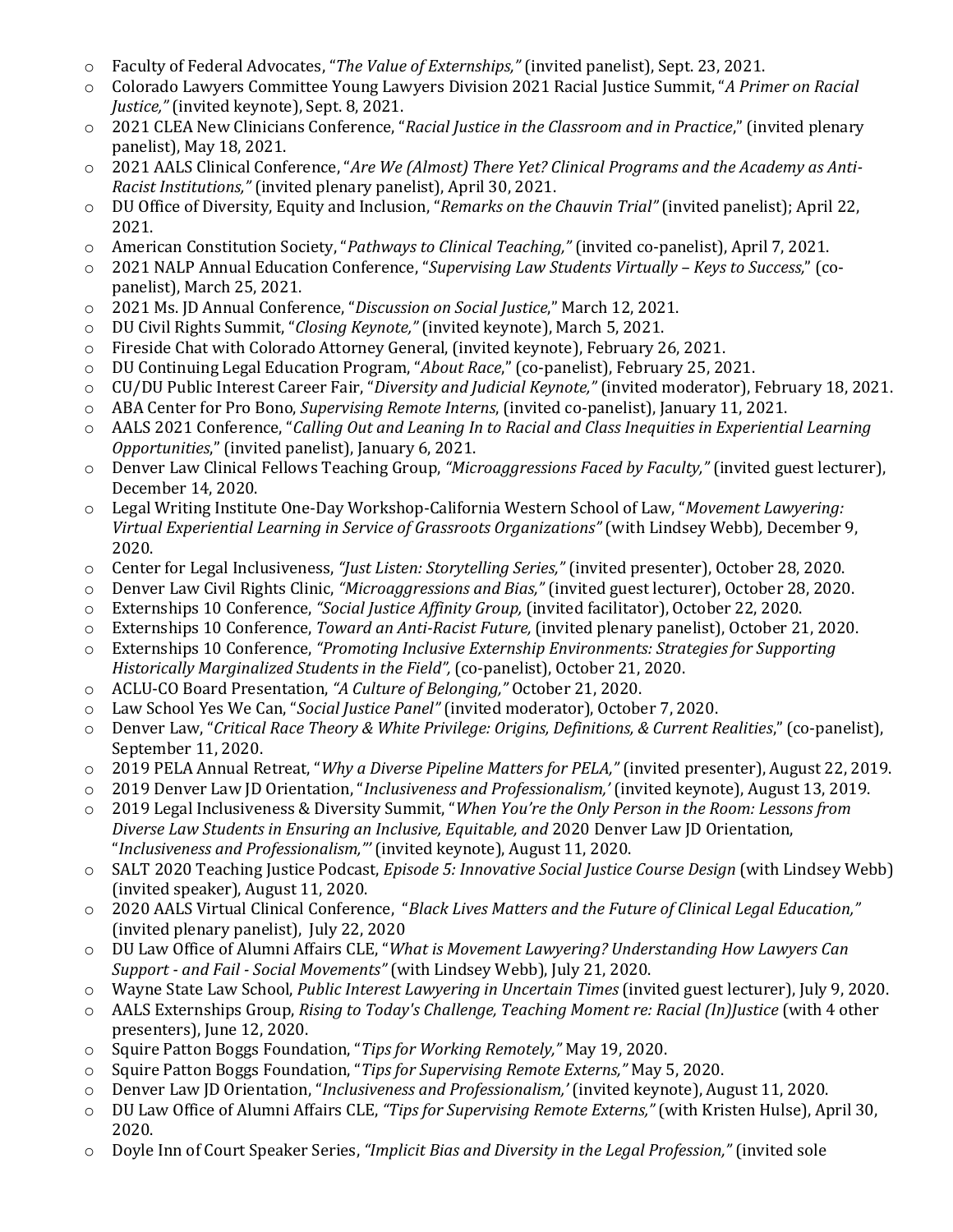presenter), February 19, 2020.

- o 2020 AALS Conference, "*Expanding the Classroom: Benefits and Challenges of Co-Teaching,"* (co-panelist), January 4, 2020.
- o 2020 AALS Conference, "*An Empirical Look: How Well Are We Preparing Law Students to Become Ethical Leaders Who Serve Others,"* (co-panelist), January 2, 2020.
- o *Empowering Classroom and Work Environment,"* (co-panelist), July 29, 2019.
- o 7th Biennial Applied Legal Storytelling conference, "*Centering Student Stories in the Legal Classroom*," (copanelist), July 11, 2019.
- o 2019 AALS Conference on Clinical Legal Education, "*Breaking the Hierarchy: Empowering Students in the Field,"* (co-panelist), May 6, 2019.
- o DU Inaugural Civil Rights Summit, *"Activism and Social Change,"* (invited panelist), February 15, 2019.
- o Colorado Attorney General's Office Continuing Legal Education, "*Providing Feedback to Externs,"* (invited sole presenter), January 15, 2019.
- o 2018 SALT Teaching Conference, *"Securing the Right to a Lawyer: A Workshop on Leveraging the Law School Classroom to Combat the Access to Justice Crisis,"* (co-panelist), October 5, 2018.
- 2018 AALS Conference on Clinical Legal Education, "The Power of the State and Our Many Client *Communities*," (invited plenary panelist), April 30, 2018.
- o University of Denver Water Law Review 11th Symposium *"Calling Our Water and Civil Rights Leaders to Solidarity and Collective Action"* (invited moderator), March 30, 2018.
- o Externships 9: Coming of Age, *"The Justice Mission of Externships: Preparing Our Students to Advocate for Justice"* (invited plenary panelist), March 10, 2018.
- o Externships 9: Coming of Age, "*Confronting the Bull in the China Shop: Addressing Privilege, Power and Identity in Externship Teaching and Programming"* (co-panelist), March 9, 2018.
- o Externships 9: Coming of Age, "*New Clinicians—Academic Component*," (invited moderator), March 9, 2018.
- o Denver District Attorney's Office, *Contextualizing Criminal Justice: The New Jim Crow*, (invited facilitator), June-August 2017 summer reading series.
- o 2017 AALS Clinical and Experiential Law Program Directors Workshop, *"Thinking Outside of the Box: Externship Seminars as Avenues for Training Students to Advance Social Change"* (co-panelist), May 7, 2017.
- o 2017 AALS Conference on Clinical Legal Education Law Clinics Directors Workshop "*Assessing and Defining Externship Programs in Tumultuous Times*" (invited panelist), May 6, 2017.
- o 2017 Denver Law Review Symposium: Justice Reinvestment: The Solution to Mass Incarceration, Denver, CO, *"What is Justice Reinvestment?"* (invited moderator), February 2, 2017.
- o 2017 AALS Annual Conference, **"***Transformative Learning: Helping Students Discover Motivation, Values, and Voice,"* (invited plenary panelist), January 6, 2017.
- o 2016 SALT Teaching Conference, "*Advancing Social Justice in the Classroom: The Pledge for the Public Good,"* (co-panelist), September 30, 2016.
- o 2016 SALT Teaching Conference, *"Collaboration, Creativity, and Criminal Law: Transforming the Way We Teach about Race,"* (co-panelist), October 1, 2016.
- o Clinical Law Review Rebellious Lawyering at 25 Symposium, *"It's About Power not Policy,"* (invited panelist), May 1, 2016.
- o Cleveland-Marshall College of Law, Externships 8 Conference, *"Teaching Social Justice in Externship Courses: Where, Why, How?"* (invited plenary panelist), March 5, 2015.
- o LatCrit Biennial Conference 2015 Critical Constitutionalism, *#EndSchooltoPrison: Training Law Students to Contribute to the Grassroots Movement for Change,* October 2, 2015.
- o SALT/LatCrit Junior Faculty Development Workshop, *"Teaching Critical Values,"* (invited plenary panelist), October 1, 2015.
- o University of Colorado Denver, 2015 Communication Days, *"Moving from the Classroom to the Community: How Lawyers Can Become Social Change Agents,"* (keynote), April 8, 2015.
- o University of Denver Sturm College of Law, 2015 Pipeline Conference, *What Makes a Good Lawyer,* (copanelist), March 28, 2015.
- o University of Denver Sturm College of Law, Midwest Clinical Conference, *"Building a Community of Social Change Agents: How Subject-Specific Externship Programs Can Contribute to the Field"* (co-presenter), October 24, 2014.
- o 2014 SALT Teaching Conference, "*Lawyering for Social Justice Movements: How the Legal Academy Can Maximize Change* (co-presenter), October 10, 2014.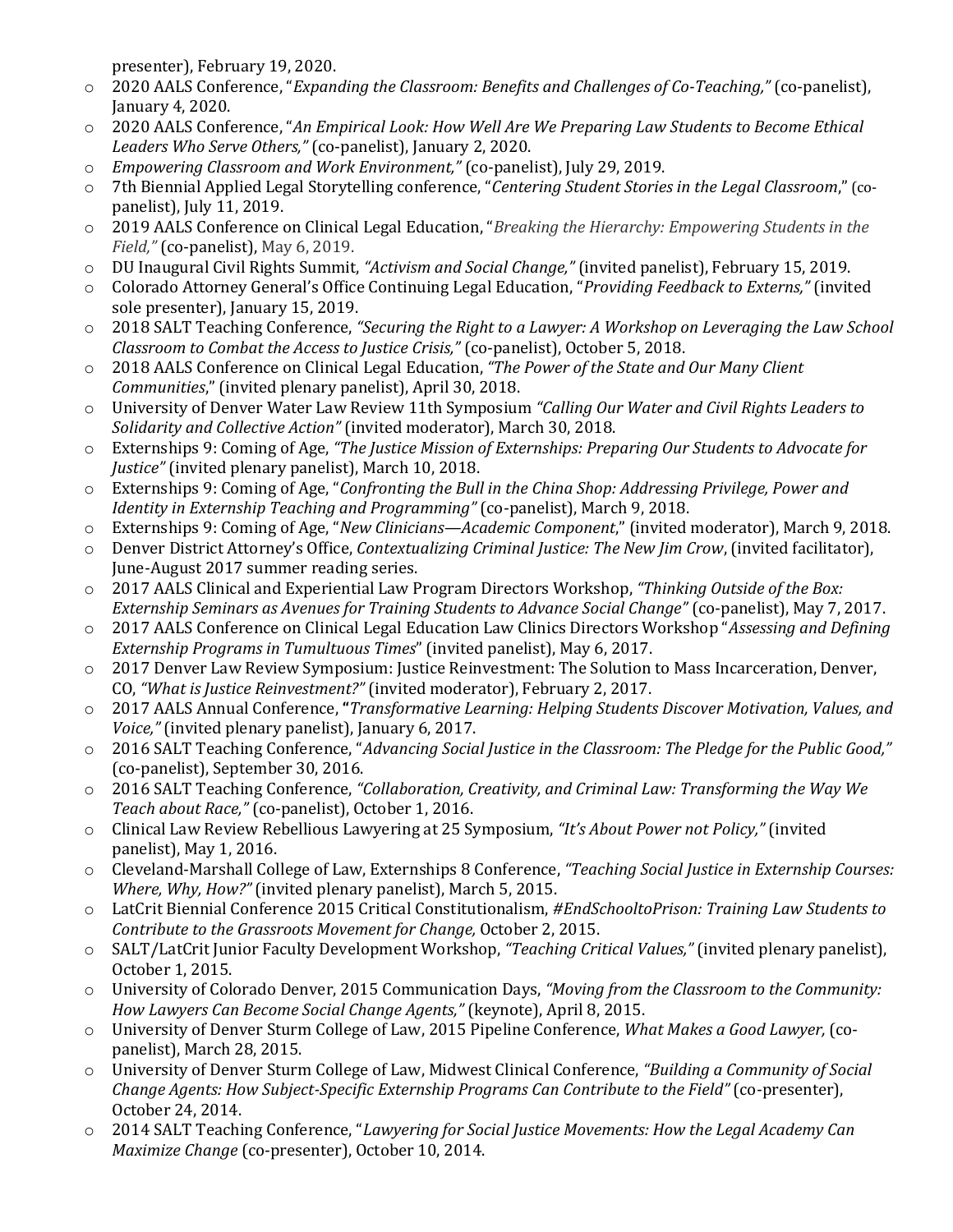- o 2014 SALT Teaching Conference, *"Not Just a Ripple, But a Rising Tide: Improving Legal Education Through the Creation of a Law School Collective Focused on Race, Place, and Law"* (co-presenter), October 10, 2014.
- o University of Denver Sturm College of Law, Externships 7 Conference, *"Homeland, The Wire, Friday Night Lights and Helping Externship Students Understand Privilege and Navigate Difference,*" March 2, 2014.
- o University of Maryland Francis King Carey School of Law, Maryland Education Law Project Education Careers Panel, November 16, 2011.
- o Harvard Law School's Legal Practice Settings Series, Nonprofit/Advocacy Panel, October 27, 2011.
- o Maryland Governor's Office of Crime Control and Prevention's Pre Conference, Identifying and Impacting Disproportionate Minority Contact Across Maryland's Child Serving Systems, "*Talking Back in Class is Not a Crime,"* June 13, 2011.
- o Wayne State University Law School's Conference, Deconstructing the School-to-Prison Pipeline, *"The School-to-Prison Pipeline,"* March 25, 2011.
- o Harvard Law School, Public Service Initiative Orientation, March 1, 2009.
- o Congressional Black Caucus Foundation's Annual Legislative Conference, *"Reforming Discipline in Baltimore City,"* September 26, 2008.

## **EDUCATION**

### **HARVARD LAW SCHOOL**, *J.D., June 2007*

- Recognition: Dean's Award for Community Leadership, Dwight D. Eisenhower Scholarship, Award for 1000+ Pro Bono Hours, Elected Class Day Speaker, Head Class Marshal, Black Law Students Association Internal Vice-President
- Internships: Advancement Project, ACLU of DC, Center for Law and Education, WilmerHale Legal Services Center of HLS, Jane Doe Inc.

### **UNIVERSITY OF NORTH CAROLINA AT CHAPEL HILL**, *B.A., May 2004*

- Majors: School of Journalism & Mass Communication: News-Editorial Interdisciplinary Studies: Cultural Studies
- Internships: US Dept. of Education: Office for Civil Rights; National Conference for Community and Justice, Harvard University Civil Rights Summer
- Study Abroad: Lorenzo de Medici Institute Florence, Italy

# **OTHER LEGAL EXPERIENCE**

### **ADVANCEMENT PROJECT**, Washington, DC, *2007-2013*

*Staff Attorney*

- Assisted grassroots organizations nationwide on a variety of social justice and racial justice advocacy campaigns around issues of education policy, including school discipline, high-stakes testing, access to high-quality curricula, academic tracking, and resource allocation; housing policy; and voting rights
- Provided multi-faceted support to community partners, including legal and policy research and writing, strategic guidance, quantitative and qualitative data analysis, and communications strategies
- Worked effectively with a variety of stakeholders and policymakers including lawyers, advocates, community organizers, community members, youth, school officials, election officials, and other government officials – nationwide to effect significant public policy change
- Wrote documents used for advocacy, such as opinion-editorials, community-friendly reports, and briefs
- Served as national resource ally for organizations and coalitions such as National People's Action and the Right to the City Alliance, collaborating on projects that resulted in federal housing policy reform
- Designed and wrote school district policies that have resulted in substantially improved outcomes for students and schools and have become national models for reform
- Participated in litigation around the rights of displaced residents of New Orleans and the misallocation of polling place resources in Virginia
- Trained junior lawyers on multi-faceted advocacy and community lawyering
- Contributed to development of curriculum used in a community lawyering course at Georgetown Law
- Recruited, supervised, and mentored legal and undergraduate interns
- Oversaw legal fellowship process, successfully securing Skadden and Equal Justice Works Fellows